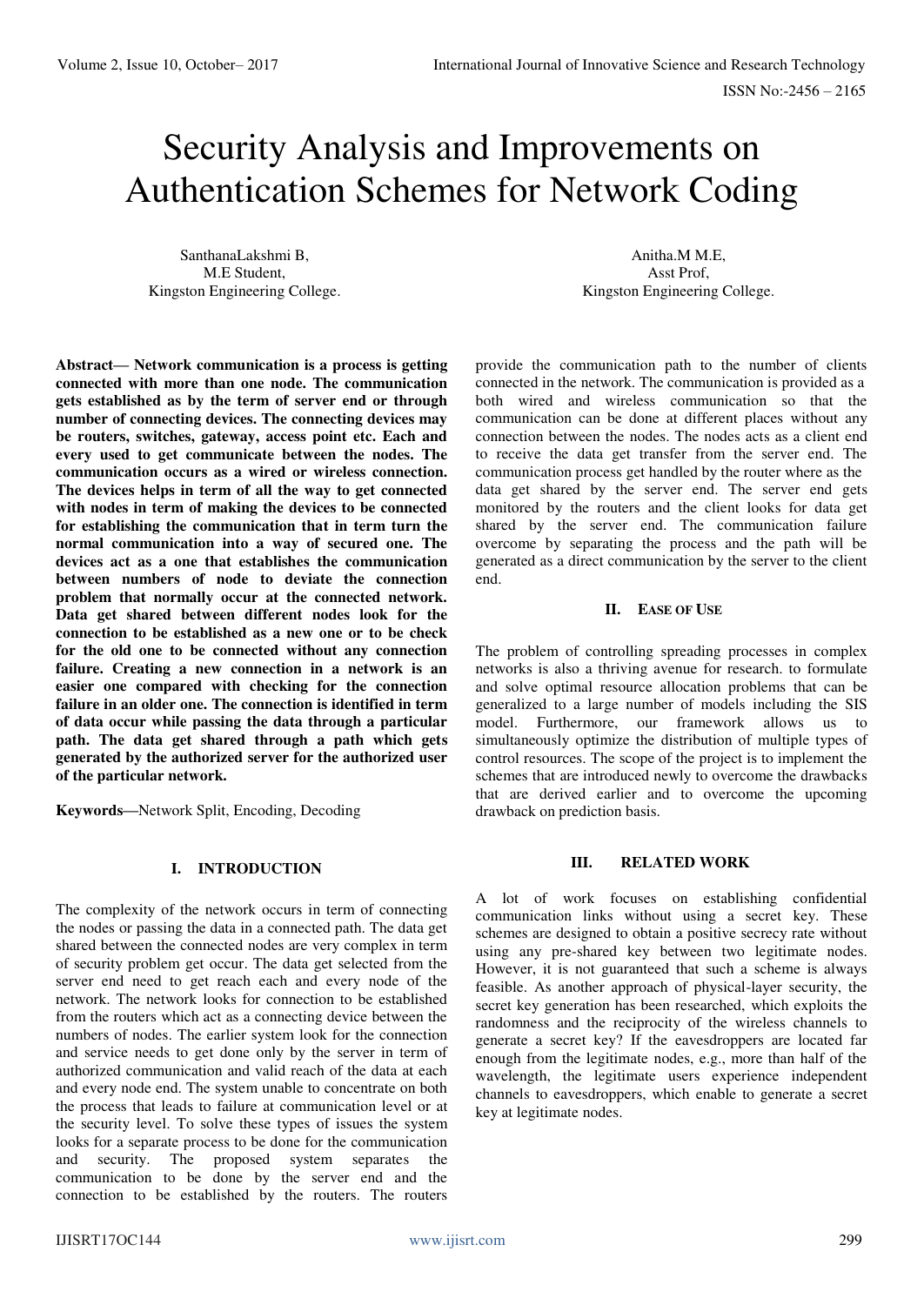ISSN No:-2456 – 2165

#### *A. Abbreviations and Acronyms*

# *a). AES:*

AES is a symmetric block cipher. The key get generated by the server end get assigned to each and every packet that get generated in term of hyper split. The hyper split process divide the data into number of packets for security purpose. The packet get shared between the client end in different which make the intruders and hackers to be get confused where the packet get shared. The shared packets get separated between number of clients available at the server end via routers. The router looks for packet sharing between the networks client available at the server end. The server look for the data to shared without any failure in security. For the security process the server end look for the AES encoding process. The plain data get from the server end is generated to a cipher text by making use of the AES encoding process. The process gets the plain text a input and generate the cipher text as the output.

#### *b). DSA*

DSA propose in this system is to generate digital signature for each and every packet that get generate after the process of hyper split. The packets are unique so that they are transferred and accessed uniquely by both the server end and the client end. The client side looks for the valid key to be assigned for the packet that lead to proper communication of packets from the server end. The server end divides the packet with the help of hyper split and assign signature with the help of DSA to avoid security issues. The problem of security gets solved and both individual and overall in term of providing separate signatures for each and every packet available at the server end.

#### *B. Equations*

Key Size: [8] Generated prime numbers p and q

p: [139] q: [151] The public key is the pair (N, E) which will be published.

N: [20989] E: [1423] The private key is the pair (N, D) which will be kept private.

N: [20989] D: [17587] Please enter message (plaintext): aaaa Ciphertext: [193C 4A9E 44 90D 3DA8 F18]<br>6460 19102 68 2317 15784 6460 19102 68 2317 15784 3864 big[Ljava.math.BigInteger;@1d9dc39

D: [17587] N: [20989] Recovered plaintext: [aaaaa]

# *C. Some Common Mistakes*

The system checks for the file that has been selected by the node to be forwarded. The shortest path selection is later made by the server end in order to create path for communication between one to another in term of data sharing. The data is send to number of intermediate nodes and the communication get enabled and processed by the routers. The routers check for the connection failure and make the node to engaged at the time of data forwarding. The data get forwarded through the intermediate node get enlarged while at the receiver end.

# **IV. IMPLEMENTATION**

In the Proposed System, some new enhanced cryptographic mechanisms may be adopted in order to provide an enhanced security at frame level especially regarding the added data consumption and misuse, by managing both encryption and integrity control into a unique processing. Good candidates may be taken from Determinist Authenticated Encryption Scheme. A message that includes the useful frame content and that can include an added context header, whose content is built for example with shared and non-transmitted signaling data. Privacy is compromised only to the extent that some minimal amount of information is revealed: the almost information that may be revealed is the fact that the plaintext of a frame is equal to the plaintext of a prior frame. In addition, it is revealed only when the plaintext and the header content are equal over two frames. The data get passed through un-trusted relay in order to reduce the waiting process for trusted relay. The pilot signal gets passed between senderreceivers before the data transmission.

#### *Modules:*

- Network configure
- Hyper split
- Secure analysis
- *A. Network configures:*

This module creates network structure such as server, client and some intermediate nodes. All Nodes are inter connected like wireless sensor network. A wireless sensor network (WSN) of spatially distributed autonomous sensors to *monitor* physical or environmental conditions, such as temperature, sound, pressure, etc. and to cooperatively pass their data through the network to a main location. The more modern networks are bi-directional, also enabling *control* of sensor activity. The development of wireless sensor networks was motivated by military applications such as battlefield surveillance; today such networks are used in many industrial and consumer applications, such as industrial process monitoring and control, machine health monitoring, and so on.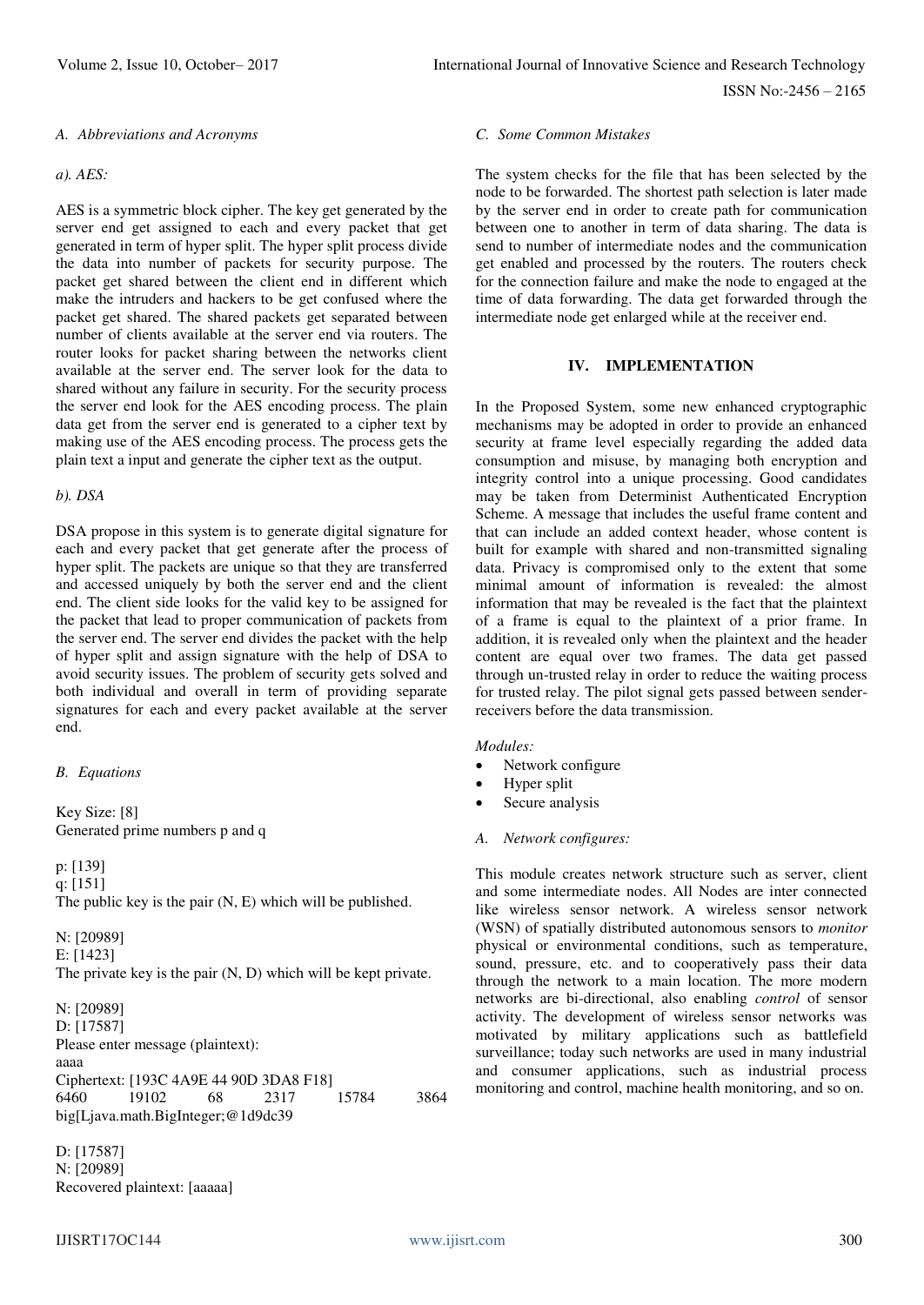ISSN No:-2456 – 2165



Fig. 1: Network Configure



To fill the gap between theory and practice, in this paper, we propose a novel packet classification algorithm named Hyper Split. Compared to the well-known HiCuts and HSM algorithms, Hyper Split achieves superior performance in terms of classification speed, memory usage and preprocessing time. The practicability of the proposed algorithm is manifested by two facts in our test: HyperSplit is the only algorithm that can successfully handle all the rule sets.









*Fig. 4: System Process Diagram* 

Fig.2: Hyper Split

# *C. Secure analysis*

The security analysis module checks for the security level at each and every level of the client end while the data get transferred from the server end. The server end search for the data and the data get shared by the router path to each and every client end avail at the network. The network connected by the router check for the security issue to avoid the data loss, data mismatches , data aggregation problem that occur as a common issue at the inter or intra connected network.

This diagram describes the functionality of the proposed system. The system checks for the file that has been selected by the node to be forwarded. The network coding is applied by the server for clear view of the data to be shared in the secured way. The data get shared by the user via intermediate node is at risk of data leakage. To avoid these type of issues the data get packets into multiple one that are provided with individual signatures so that the data get shared by the user will monitored and get forwarded in a proper way. The receiver end receives the signature first after that the data get received by the user based on the signature. The signature act as a key for each and every packet to reduce the hacking of the packet from the anonymous user's of the connected network.